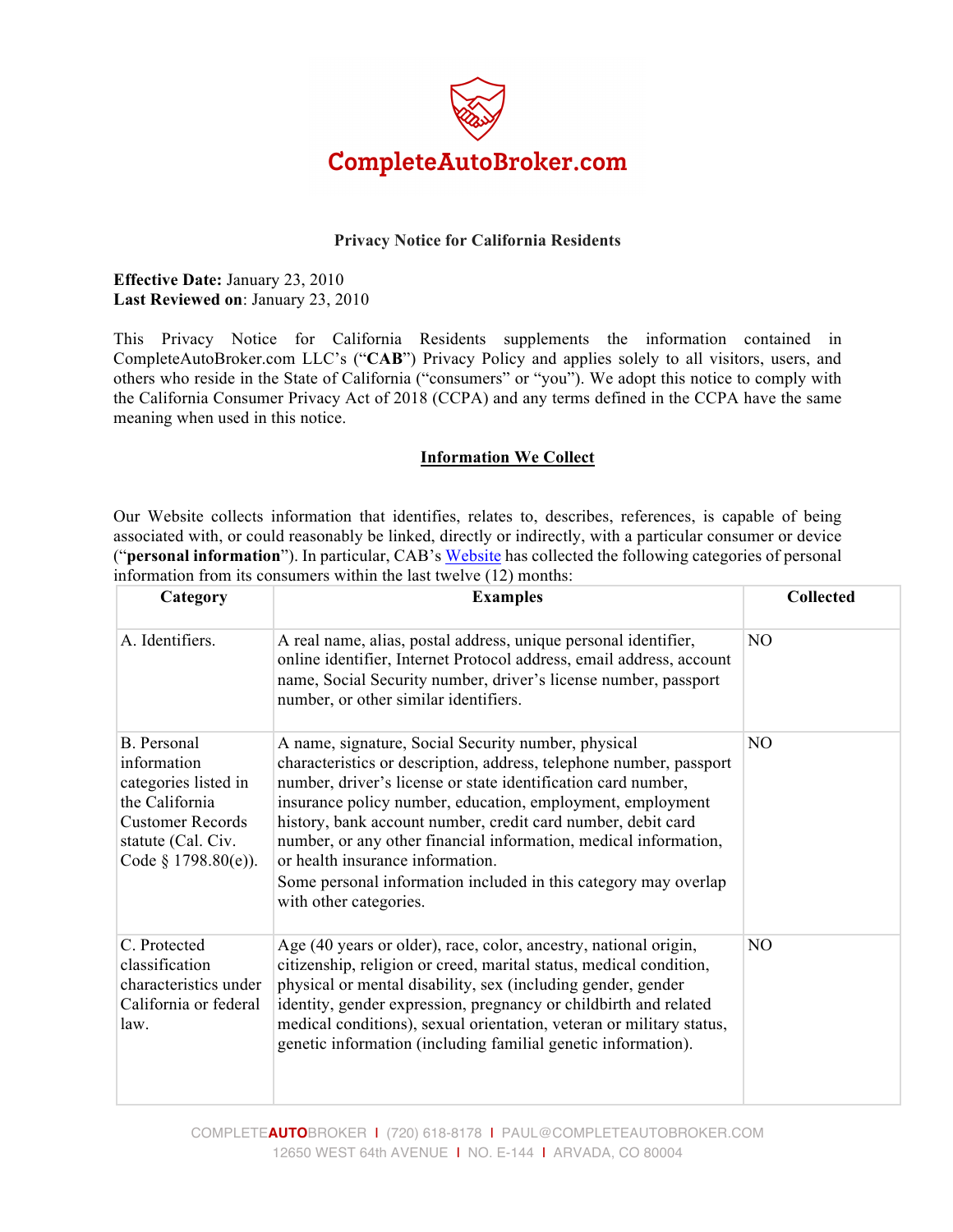| D. Commercial<br>information.                                                                                                                              | Records of personal property, products or services purchased,<br>obtained, or considered, or other purchasing or consuming<br>histories or tendencies.                                                                                                                                                                                      | N <sub>O</sub> |
|------------------------------------------------------------------------------------------------------------------------------------------------------------|---------------------------------------------------------------------------------------------------------------------------------------------------------------------------------------------------------------------------------------------------------------------------------------------------------------------------------------------|----------------|
| E. Biometric<br>information.                                                                                                                               | Genetic, physiological, behavioral, and biological characteristics,<br>or activity patterns used to extract a template or other identifier or<br>identifying information, such as, fingerprints, faceprints, and<br>voiceprints, iris or retina scans, keystroke, gait, or other physical<br>patterns, and sleep, health, or exercise data. | NO             |
| F. Internet or other<br>similar network<br>activity.                                                                                                       | Browsing history, search history, information on a consumer's<br>interaction with a website, application, or advertisement.                                                                                                                                                                                                                 | N <sub>O</sub> |
| G. Geolocation data.                                                                                                                                       | Physical location or movements.                                                                                                                                                                                                                                                                                                             | NO             |
| H. Sensory data.                                                                                                                                           | Audio, electronic, visual, thermal, olfactory, or similar<br>information.                                                                                                                                                                                                                                                                   | NO             |
| I. Professional or<br>employment-related<br>information.                                                                                                   | Current or past job history or performance evaluations.                                                                                                                                                                                                                                                                                     | N <sub>O</sub> |
| J. Non-public<br>education<br>information (per the<br>Family Educational<br>Rights and Privacy<br>Act (20 U.S.C.<br>Section 1232g, 34<br>C.F.R. Part 99)). | Education records directly related to a student maintained by an<br>educational institution or party acting on its behalf, such as grades,<br>transcripts, class lists, student schedules, student identification<br>codes, student financial information, or student disciplinary<br>records.                                              | N <sub>O</sub> |
| K. Inferences drawn<br>from other personal<br>information.                                                                                                 | Profile reflecting a person's preferences, characteristics,<br>psychological trends, predispositions, behavior, attitudes,<br>intelligence, abilities, and aptitudes.                                                                                                                                                                       | NO             |

Personal information does not include:

- Publicly available information from government records.
- Deidentified or aggregated consumer information.
- Information excluded from the CCPA's scope, like:
	- health or medical information covered by the Health Insurance Portability and Accountability Act of 1996 (HIPAA) and the California Confidentiality of Medical Information Act (CMIA) or clinical trial data;
	- personal information covered by certain sector-specific privacy laws, including the Fair Credit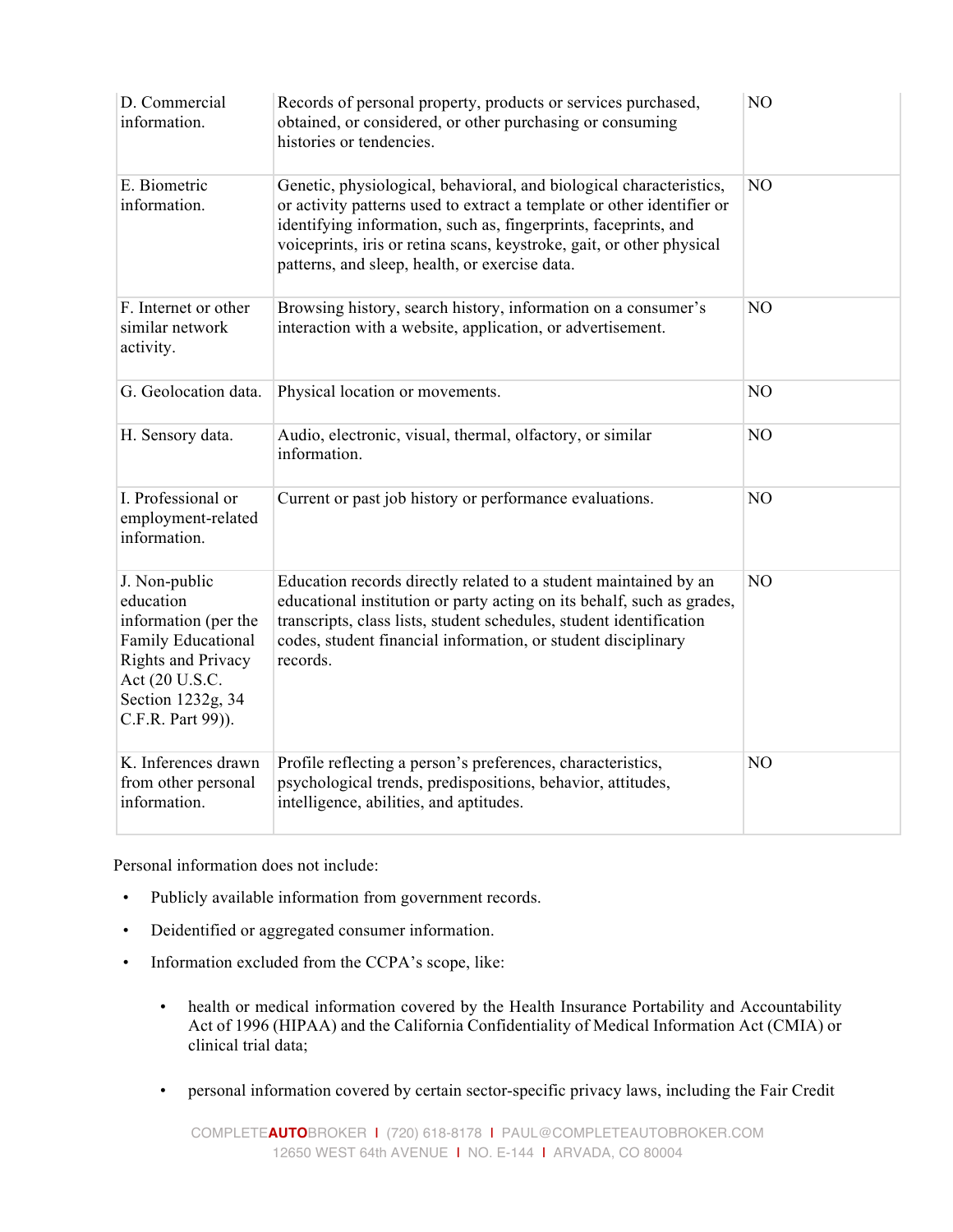Reporting Act (FRCA), the Gramm-Leach-Bliley Act (GLBA) or California Financial Information Privacy Act (FIPA), and the Driver's Privacy Protection Act of 1994.

CAB obtains the categories of personal information listed above from the following categories of sources:

- Directly from you. For example, from forms you complete or products and services you purchase.
- Indirectly from you. For example, from observing your actions on our Website.

## **Use of Personal Information**

We may use or disclose the personal information we collect for one or more of the following purposes:

- To fulfill or meet the reason you provided the information. For example, if you share your name and contact information to request a price quote or ask a question about our products or services, we will use that personal information to respond to your inquiry. If you provide your personal information to purchase a product or service, we will use that information to process your payment and facilitate delivery. We may also save your information to facilitate new product orders or process returns.
- To provide, support, personalize, and develop our Website, products, and services.
- To process your requests, purchases, transactions, and payments and prevent transactional fraud.
- To provide you with support and to respond to your inquiries, including to investigate and address your concerns and monitor and improve our responses.
- To personalize your Website experience and to deliver content and product and service offerings relevant to your interests, including targeted offers and ads through our Website, third-party sites, and via email or text message (with your consent, where required by law).
- To help maintain the safety, security, and integrity of our Website, products and services, databases and other technology assets, and business.
- For testing, research, analysis, and product development, including to develop and improve our Website, products, and services.
- To respond to law enforcement requests and as required by applicable law, court order, or governmental regulations.
- As described to you when collecting your personal information or as otherwise set forth in the CCPA.
- To evaluate or conduct a merger, divestiture, restructuring, reorganization, dissolution, or other sale or transfer of some or all of CAB's assets, whether as a going concern or as part of bankruptcy, liquidation, or similar proceeding, in which personal information held by CAB about our Website users is among the assets transferred.

CAB will not collect additional categories of personal information or use the personal information we collected for materially different, unrelated, or incompatible purposes without providing you notice.

### **Sharing Personal Information**

CAB may disclose your personal information to a third party for a business purpose. When we disclose personal information for a business purpose, we enter a contract that describes the purpose and requires the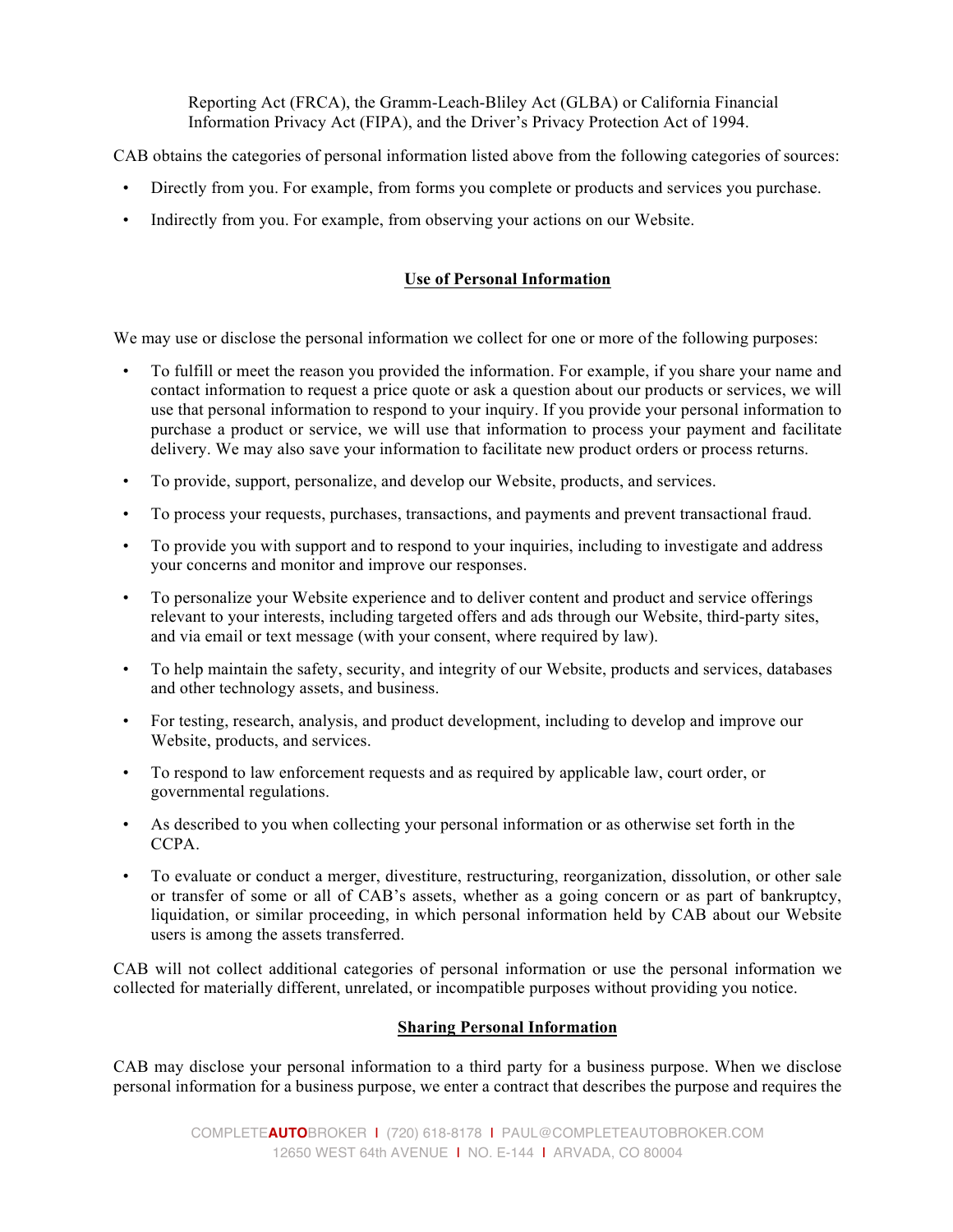recipient to both keep that personal information confidential and not use it for any purpose except performing the contract. The CCPA prohibits third parties who purchase the personal information we hold from reselling it unless you have received explicit notice and an opportunity to opt-out of further sales.

### **Your Rights and Choices**

The CCPA provides consumers (California residents) with specific rights regarding their personal information. This section describes your CCPA rights and explains how to exercise those rights.

### *Access to Specific Information and Data Portability Rights*

You have the right to request that CAB disclose certain information to you about our collection and use of your personal information over the past 12 months. Once we receive and confirm your verifiable consumer request (see Exercising Access, Data Portability, and Deletion Rights), we will disclose to you:

- The categories of personal information we collected about you.
- The categories of sources for the personal information we collected about you.
- Our business or commercial purpose for collecting or selling that personal information.
- The categories of third parties with whom we share that personal information.
- The specific pieces of personal information we collected about you (also called a data portability request).
- If we sold or disclosed your personal information for a business purpose, two separate lists disclosing:
	- sales, identifying the personal information categories that each category of recipient purchased; and
	- disclosures for a business purpose, identifying the personal information categories that each category of recipient obtained.

# *Deletion Request Rights*

You have the right to request that CAB delete any of your personal information that we collected from you and retained, subject to certain exceptions. Once we receive and confirm your verifiable consumer request (see Exercising Access, Data Portability, and Deletion Rights), we will delete (and direct our service providers to delete) your personal information from our records, unless an exception applies.

We may deny your deletion request if retaining the information is necessary for us or our service provider(s) to:

- Complete the transaction for which we collected the personal information, provide a good or service that you requested, take actions reasonably anticipated within the context of our ongoing business relationship with you, or otherwise perform our contract with you.
- Detect security incidents, protect against malicious, deceptive, fraudulent, or illegal activity, or prosecute those responsible for such activities.
- Debug products to identify and repair errors that impair existing intended functionality.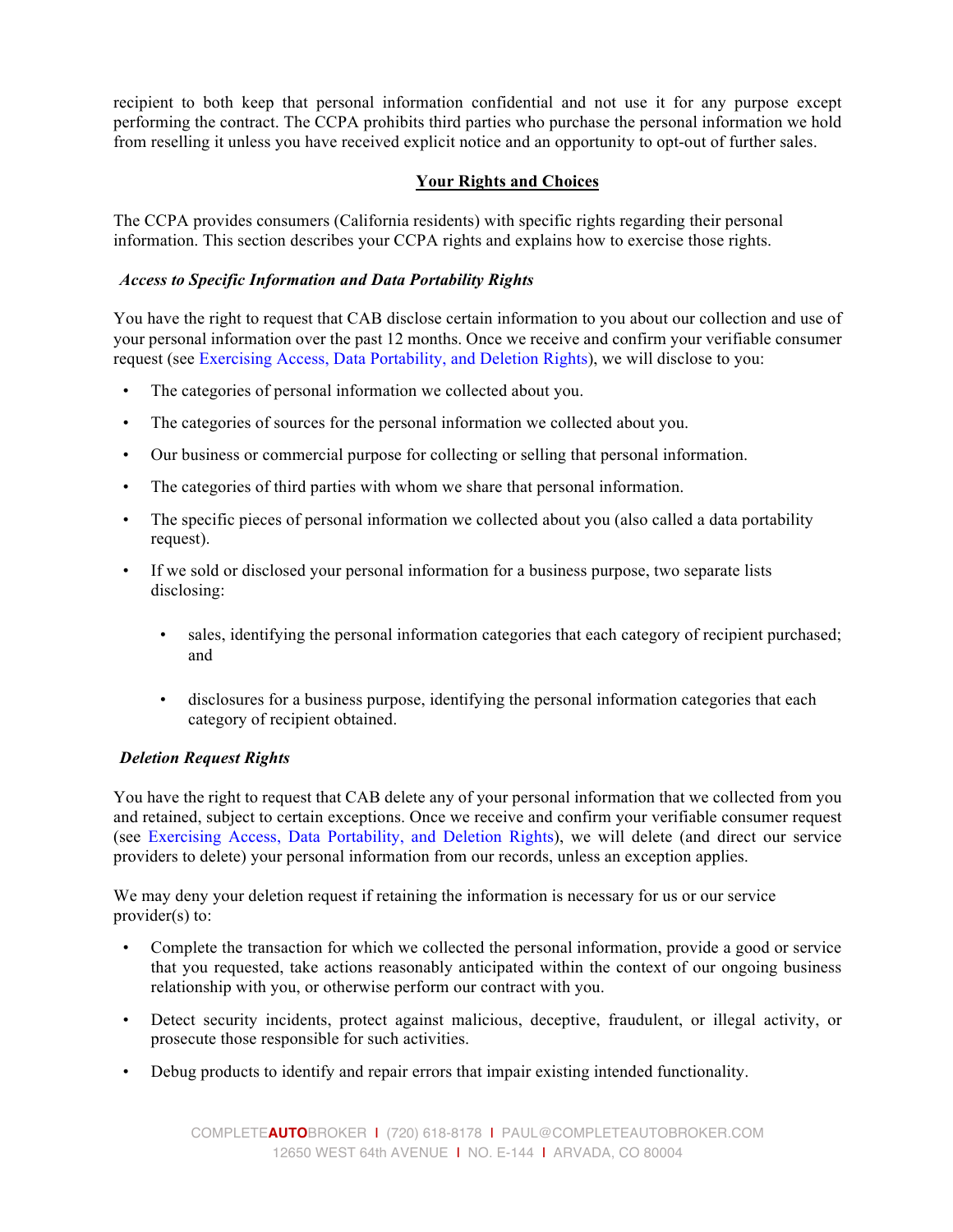- Exercise free speech, ensure the right of another consumer to exercise their free speech rights, or exercise another right provided for by law.
- Comply with the California Electronic Communications Privacy Act (Cal. Penal Code § 1546 et. seq.).
- Engage in public or peer-reviewed scientific, historical, or statistical research in the public interest that adheres to all other applicable ethics and privacy laws, when the information's deletion may likely render impossible or seriously impair the research's achievement, if you previously provided informed consent.
- Enable solely internal uses that are reasonably aligned with consumer expectations based on your relationship with us.
- Comply with a legal obligation.
- Make other internal and lawful uses of that information that are compatible with the context in which you provided it.

### *Exercising Access, Data Portability, and Deletion Rights*

To exercise the access, data portability, and deletion rights described above, please submit a verifiable consumer request to us by either:

- Emailing us at paul@completeautobroker.com.
- Visiting https://www.completeautobroker.com/.

Only you, or someone legally authorized to act on your behalf, may make a verifiable consumer request related to your personal information. You may also make a verifiable consumer request on behalf of your minor child.

You may only make a verifiable consumer request for access or data portability twice within a 12-month period. The verifiable consumer request must:

- Provide sufficient information that allows us to reasonably verify you are the person about whom we collected personal information or an authorized representative.
- Describe your request with sufficient detail that allows us to properly understand, evaluate, and respond to it.

We cannot respond to your request or provide you with personal information if we cannot verify your identity or authority to make the request and confirm the personal information relates to you.

Making a verifiable consumer request does not require you to create an account with us.

We will only use personal information provided in a verifiable consumer request to verify the requestor's identity or authority to make the request.

For instructions on exercising sale opt-out rights, see Personal Information Sales Opt-Out and Opt-In Rights.

### *Response Timing and Format*

We endeavor to respond to a verifiable consumer request within forty-five (45) days of its receipt. If we require more time (up to 90 days), we will inform you of the reason and extension period in writing.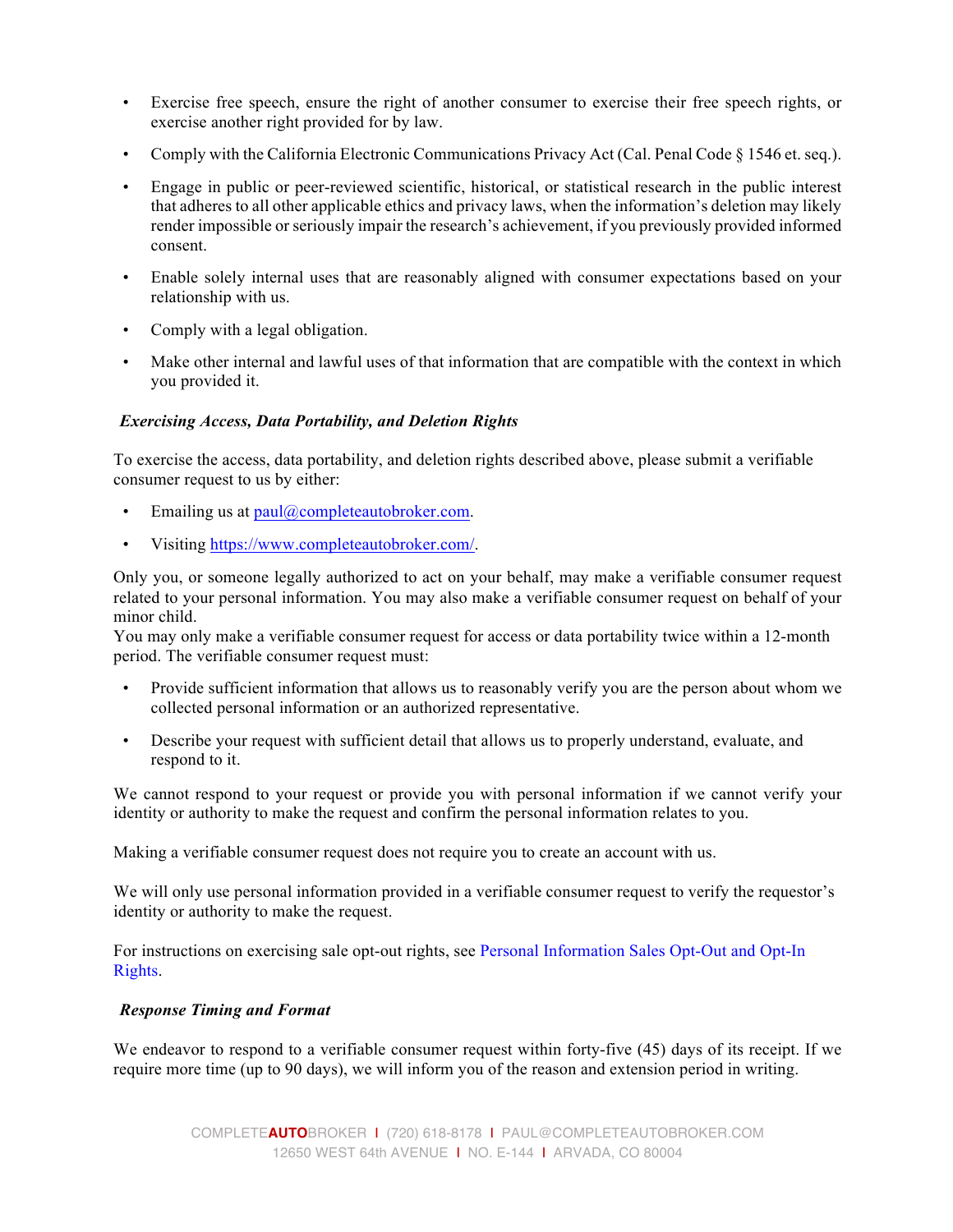If you have an account with us, we will deliver our written response to that account. If you do not have an account with us, we will deliver our written response by mail or electronically, at your option.

Any disclosures we provide will only cover the 12-month period preceding the verifiable consumer request's receipt. The response we provide will also explain the reasons we cannot comply with a request, if applicable. For data portability requests, we will select a format to provide your personal information that is readily useable and should allow you to transmit the information from one entity to another entity without hindrance.

We do not charge a fee to process or respond to your verifiable consumer request unless it is excessive, repetitive, or manifestly unfounded. If we determine that the request warrants a fee, we will tell you why we made that decision and provide you with a cost estimate before completing your request.

### *Personal Information Sales Opt-Out and Opt-In Rights*

If you are 16 years of age or older, you have the right to direct us to not sell your personal information at any time (the "right to opt-out"). We do not sell the personal information of consumers we actually know are less than 16 years of age, unless we receive affirmative authorization (the "right to opt-in") from either the consumer who is between 13 and 16 years of age, or the parent or guardian of a consumer less than 13 years of age. Consumers who opt-in to personal information sales may opt-out of future sales at any time.

To exercise the right to opt-out, you (or your authorized representative) may submit a request to us by visiting the following Internet Web page link: Paul@CompleteAutoBroker.com **with the title "Do Not Sell My Personal Information"**

Once you make an opt-out request, we will wait at least twelve (12) months before asking you to reauthorize personal information sales. However, you may change your mind and opt back in to personal information sales at any time by:

# Paul@CompleteAutoBroker.com

You do not need to create an account with us to exercise your opt-out rights. We will only use personal information provided in an opt-out request to review and comply with the request.

### **Non-Discrimination**

We will not discriminate against you for exercising any of your CCPA rights. Unless permitted by the CCPA, we will not:

- Deny you goods or services.
- Charge you different prices or rates for goods or services, including through granting discounts or other benefits, or imposing penalties.
- Provide you a different level or quality of goods or services.
- Suggest that you may receive a different price or rate for goods or services or a different level or quality of goods or services.

However, we may offer you certain financial incentives permitted by the CCPA that **can result** in different prices, rates, or quality levels. Any CCPA-permitted financial incentive we offer will reasonably relate to your personal information's value and contain written terms that describe the program's material aspects. Participation in a financial incentive program requires your prior opt in consent, which you may revoke at any time.